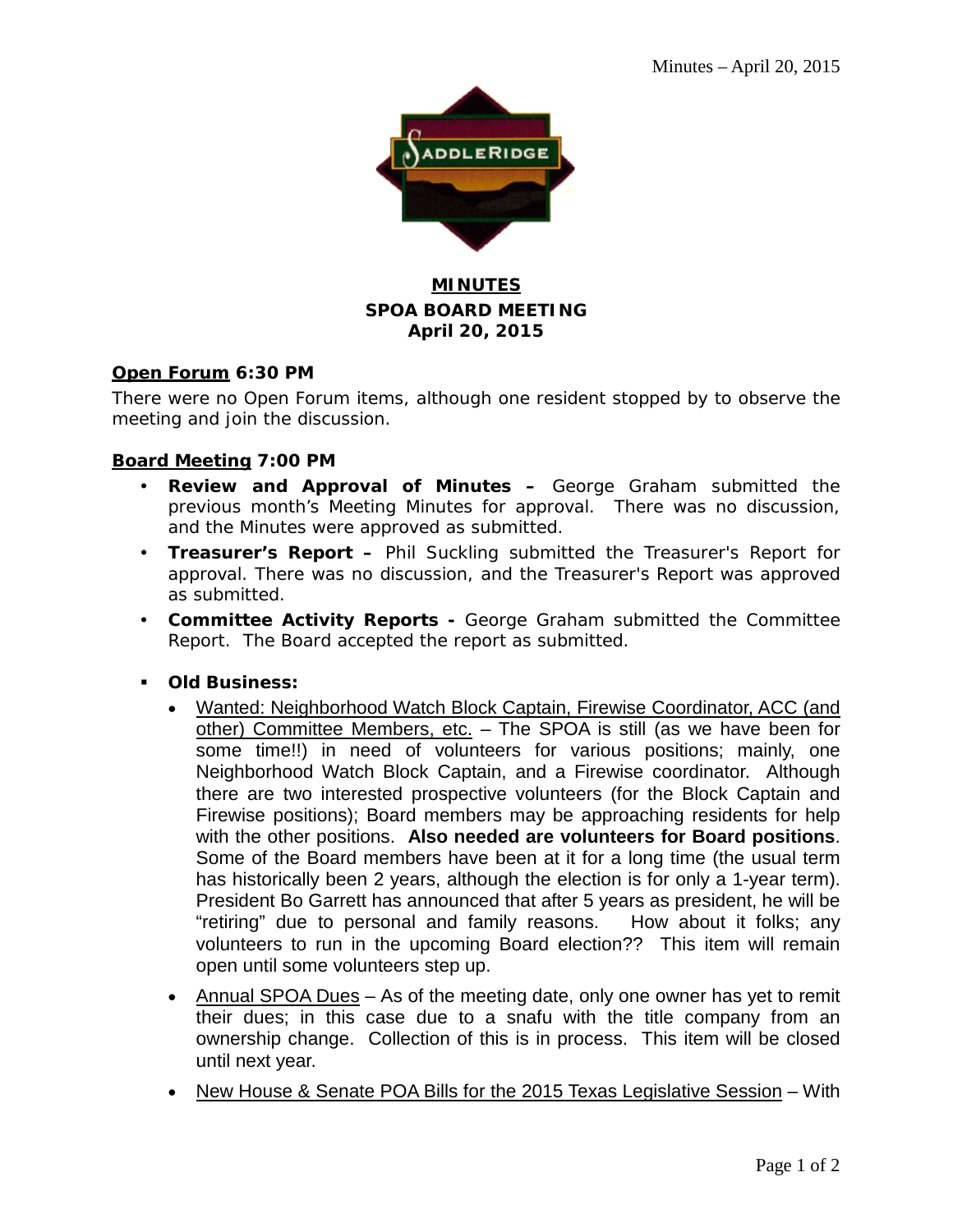the start of the 2015 Texas Legislative Session comes the usual gaggle of new Bills that, should they become law, may affect all Property Owners' Associations. Some make sense; some are absolutely ridiculous. As of last week, there have been 31 POA-pertinent bills filed that could affect how our POA is run, and how our Covenants & Restrictions are interpreted and enforced. Per the usual Legislative process, these bills have been sent to Committee to be tweaked, muddled and befuddled, and maybe (hopefully!!) even cancelled, before they make it to the floor for discussion and action. Its still too early in the lawmaking process to be worrying about any of these just yet; but they will be monitored by the Board as the process continues. Luckily, so far the most contentious Bills have been COA (Condo Association) Bills. This item will remain open.

- Annual SPOA Spring Picnic The Annual SPOA Meeting & Picnic was held Saturday, April 11, 2015 from 11AM to 1PM at the Saddleridge Clubhouse. The lousy weather kept attendance down, but about 35 residents came for the comradery and free food. Since attendance was light, there was some leftover food which was donated to the Southside Community Homeless Center in San Marcos (thanks to Jim & Sandy Thomas for delivering it to the Center). This item will be closed until next year.
- SPOA Spring Newsletter The Saddlebags neighborhood newsletter was completed and sent out on time. As usual, it generated some discussion; mostly pro, and with only three on the con side (generating discussion is one of the goals of any creative writing, after all). Most folks "got" the humor; a few did not. Please also note that all positions on the Newsletter Committee are open, and have been for years. Any resident wanting to do a newsletter issue (or two or three!!) will be welcomed with open arms!! This item will be closed until its time for the next issue.
- **New Business:**
	- Noisy Vehicles at Night / Deer Poaching Over the last month, a very noisy vehicle has been heard speeding through Saddleridge at various times between ~3:00 and 5:00 AM. A Deputy staked out the area one night to try and identify the offender. Turns out it was a newspaper delivery vehicle (a small import car with a very noisy aftermarket muffler). The Deputy delivered our noise concerns to the driver. If the issue persists going forward, the Deputy will get involved once again. There has also been an instance of someone stopping in front of a resident's lot on Mission Trail at ~9:00 PM, and shooting a deer in their driveway (2 people in a silver 4-door Ford F150 pickup). The Deputies responded and took witness statements, and also notified the Game Warden of the incident. This item will be closed, but will be reopened if either item recurs.

The meeting was adjourned at 7:05 PM.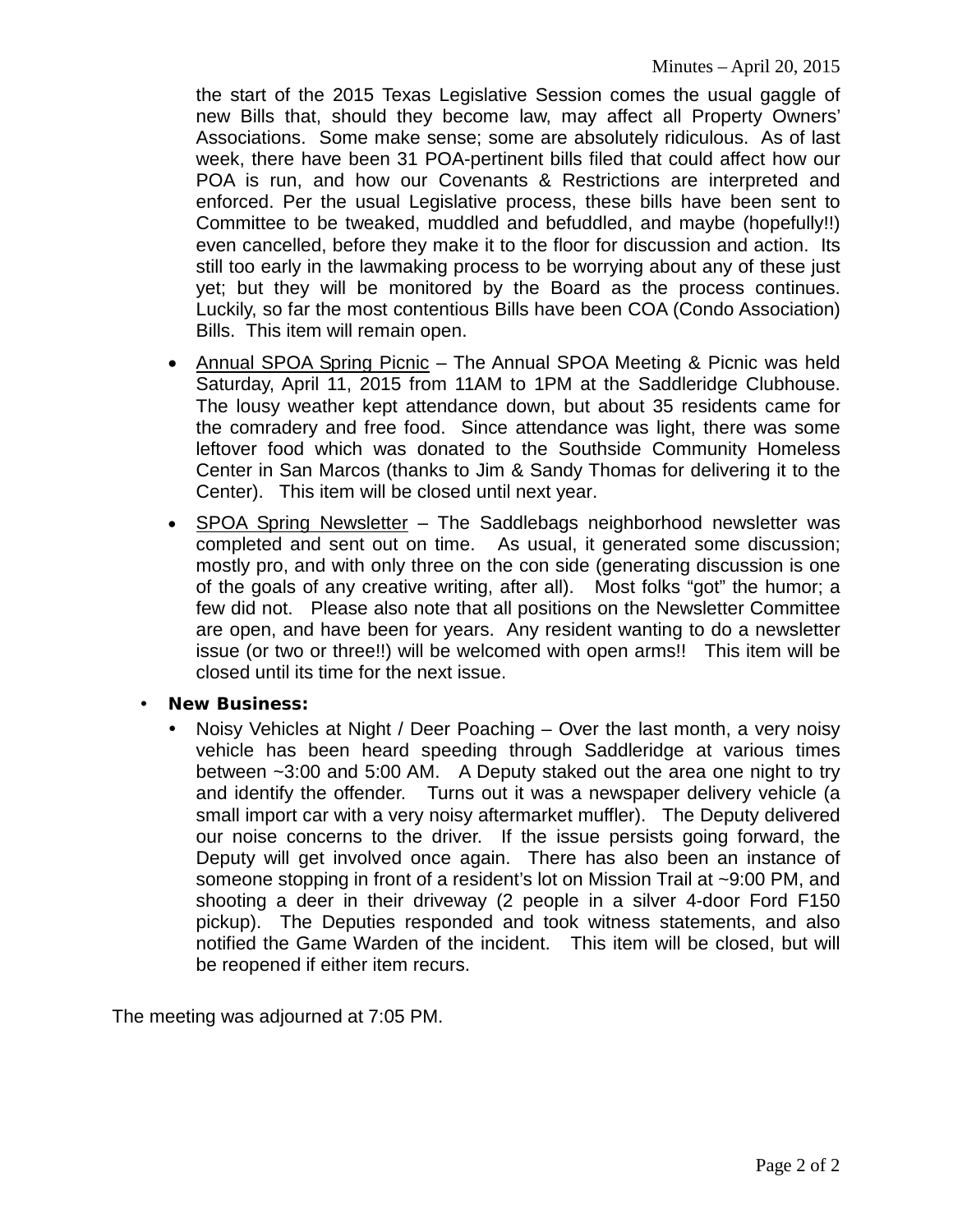

Southside Community Center

518 S. Guadalupe Street; San Marcos, Texas 78666 - (512) 392-6694

April 15,2015

Bo Garrett, President Saddleridge POA 310 Pack Saddle Pass wimberlev, Texas 78676

Dear Mr. Garrett:

I wish to thank all the Saddleridge members for being so gracious and donating the meat, buns, and chips to the center. We had a youth program we give it to and they were overjoyed.

The Youth Service Bureau services children that are often not doing well in school and home a alone, and don't eat properly. So you donation was very welcome. The program helps these youth with their homework, getting jobs, and being better prepared to go on to college if they so choose. Graduates of San Marcos High School if they meet certain income requirements can attend Texas State tuition free.

Again, thank you for your donation.

Stncerely,

uben Garza, Director Southside Community Center

518 South Guadalupe St. · San Marcos, TX 78666 · (512) 392-6694 · Fax (512) 396-6016

Visit us online at www.southsidecommunitycenter.org · Southside\_Comm@yahoo.com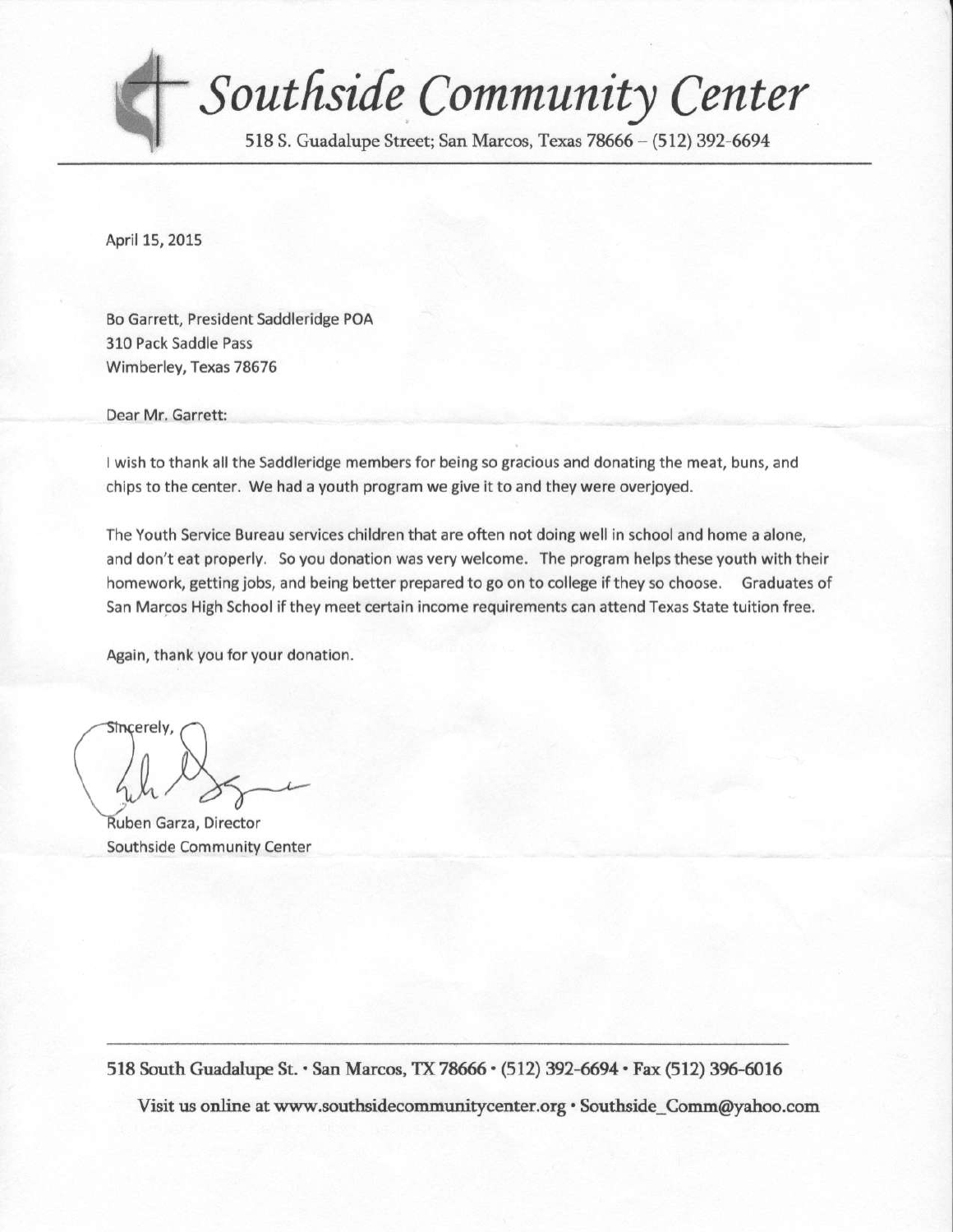12:00 PM 04/10/15 **Cash Basis** 

## **Saddleridge Property Owners Association Balance Sheet** As of March 31, 2015

| Mar 31, 15 | Mar 31, 14                      |
|------------|---------------------------------|
|            |                                 |
|            |                                 |
|            |                                 |
| 25.254.41  | 25.203.96                       |
| 25.233.72  | 25,183.32                       |
| 18,732.45  | 4.536.89                        |
| 41,477.28  | 47.433.93                       |
| 110,697.86 | 102.358.10                      |
|            | $-16.27$                        |
|            |                                 |
| 0.00       | $-16.27$                        |
| 110.697.86 | 102,341.83                      |
|            | 80,500.00                       |
| 80.500.00  | 80,500.00                       |
|            |                                 |
|            | 182,841.83                      |
|            |                                 |
| 110.823.40 | 110,823.40                      |
| 71,601.85  | 62,067.95                       |
| 8,772.61   | 9,950.48                        |
| 191,197.86 | 182,841.83                      |
| 191.197.86 | 182,841.83                      |
|            | 0.00<br>80,500.00<br>191,197.86 |

 $\frac{1}{2}$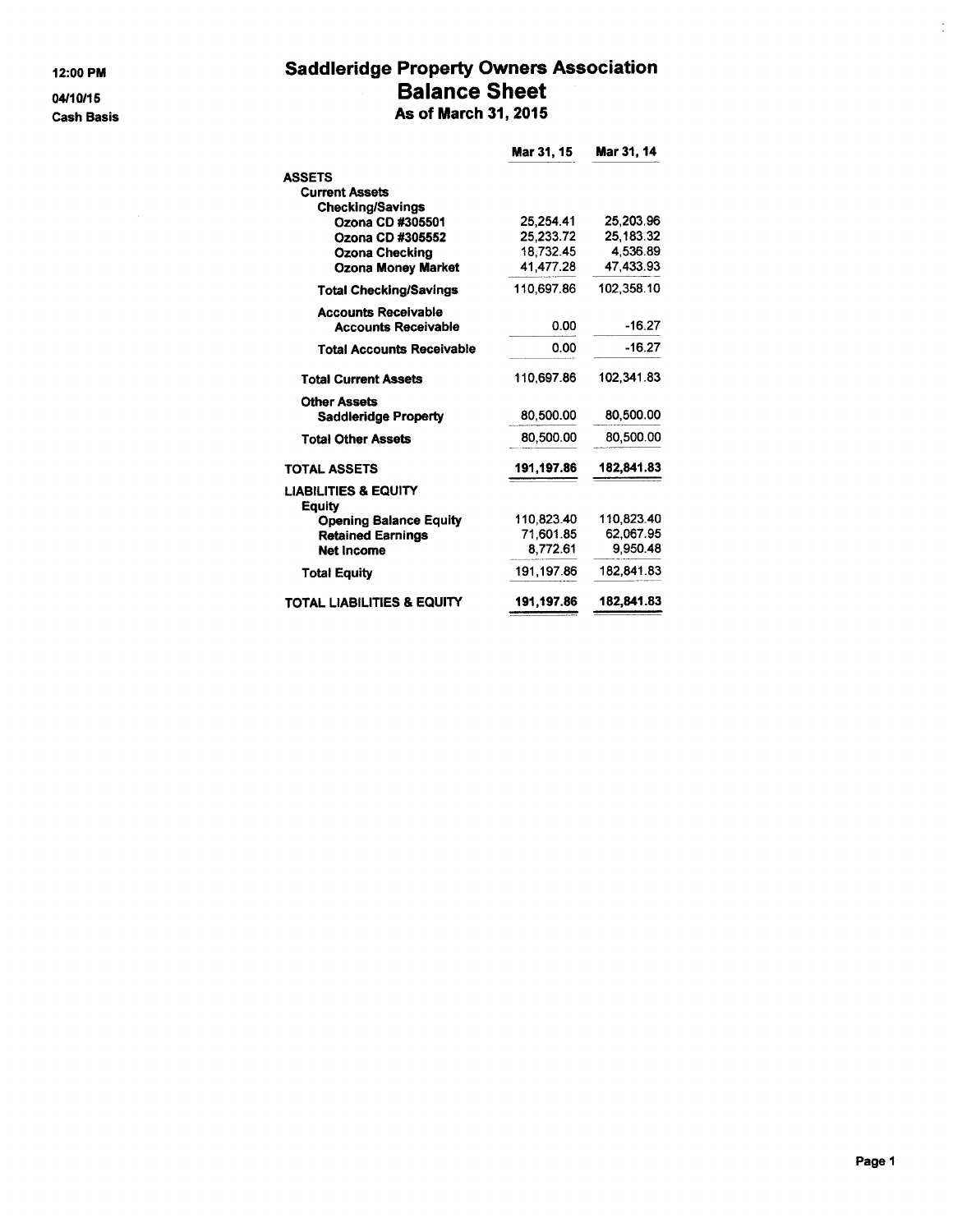12:03 PM 04/10/15 **Cash Basis** 

## **Saddleridge Property Owners Association** Profit & Loss January through March 2015

|                                                                                                                                                                                 | Jan - Mar 15                                              | Jan - Mar 14                                         |
|---------------------------------------------------------------------------------------------------------------------------------------------------------------------------------|-----------------------------------------------------------|------------------------------------------------------|
| Income<br><b>Clubhouse Usage Fee</b><br><b>HOA Dues Collected</b><br><b>Interest Assessed Fees</b><br><b>Interest Income</b><br><b>Resale Cert. Fee</b><br><b>Transfer Fees</b> | 175.00<br>12.185.44<br>54.63<br>37.14<br>150.00<br>150.00 | 75.00<br>13.803.00<br>62.06<br>36.34<br>0.00<br>0.00 |
| <b>Total Income</b>                                                                                                                                                             | 12,752.21                                                 | 13,976.40                                            |
| <b>Expense</b><br><b>Accounting</b><br><b>Accounting-Bookkeeper</b>                                                                                                             | 525.00                                                    | 525.00                                               |
| <b>Total Accounting</b>                                                                                                                                                         | 525.00                                                    | 525.00                                               |
| <b>Bank Charges</b><br><b>Safe Deposit Box</b>                                                                                                                                  | 40.00                                                     | 40.00                                                |
| <b>Total Bank Charges</b>                                                                                                                                                       | 40.00                                                     | 40.00                                                |
| <b>Clubhouse Expenses</b><br>Cleaning<br><b>Misc</b><br><b>Pest Control</b><br>Trash<br>Water softener monthly maintain                                                         | 150.00<br>86.58<br>102.84<br>80.74<br>0.00                | 150.00<br>0.00<br>102.84<br>86.26<br>69.35           |
| <b>Total Clubhouse Expenses</b>                                                                                                                                                 | 420.16                                                    | 408.45                                               |
| <b>Dues Refund</b><br><b>Lawn Maintenance</b><br><b>Mailings</b><br><b>Miscellaneous</b><br><b>Office Supplies</b>                                                              | 96.00<br>324.76<br>49.00<br>0.00                          | 0.00<br>487.14<br>0.00<br>51.81                      |
| <b>Total Miscellaneous</b>                                                                                                                                                      | 0.00                                                      | 51.81                                                |
| <b>PEC Electricity</b><br><b>Taxes</b>                                                                                                                                          | 595.94<br>1,928.74                                        | 715.75<br>1,797.77                                   |
| <b>Total Expense</b>                                                                                                                                                            | 3.979.60                                                  | 4.025.92                                             |
| Net Income                                                                                                                                                                      | 8,772.61                                                  | 9.950.48                                             |